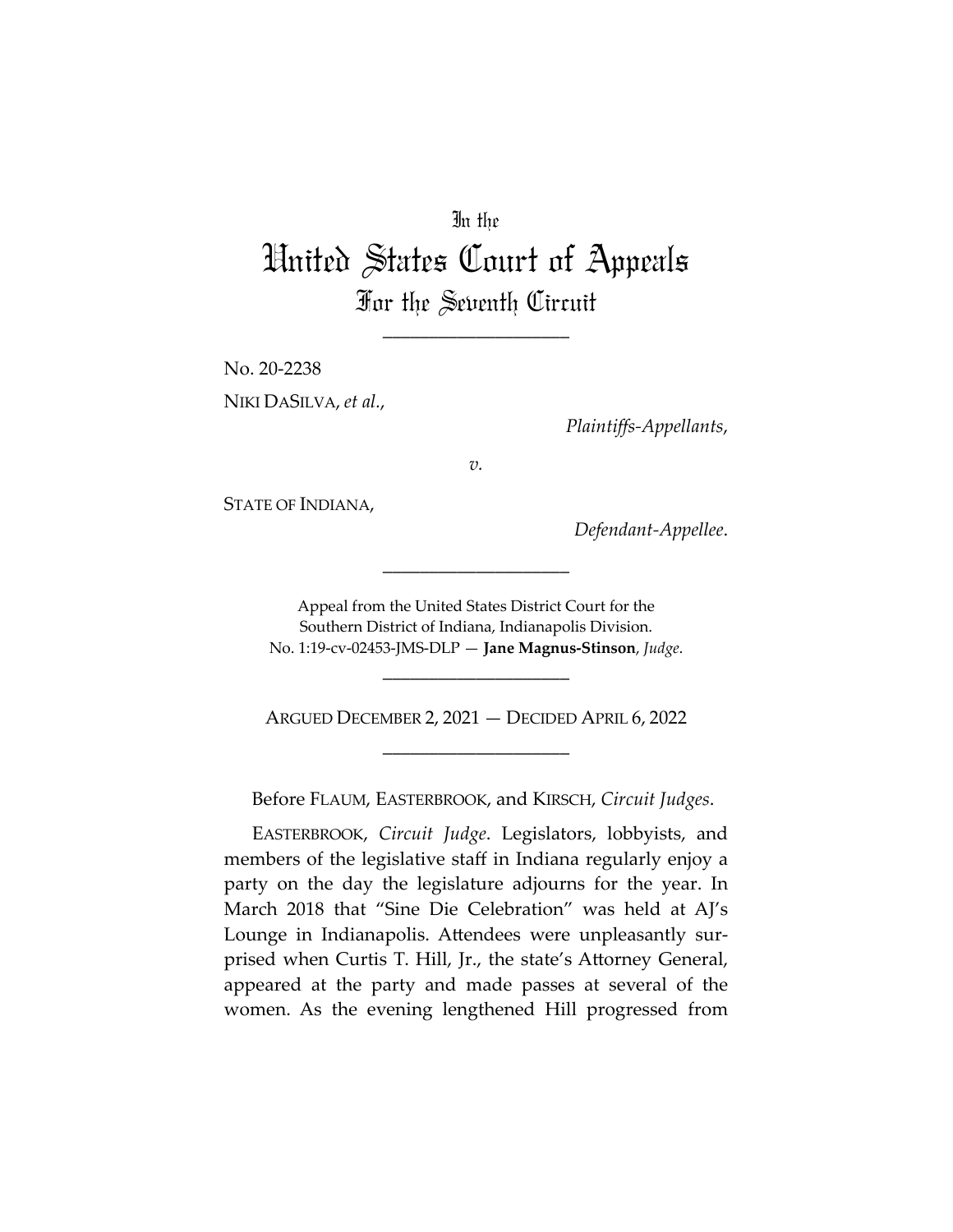verbal to physical harassment, including groping. A special prosecutor concluded that criminal charges would be inappropriate, but the Supreme Court of Indiana unanimously found by clear and convincing evidence that Hill had committed criminal battery and behaved unethically. It suspended Hill's law license for 30 days, a punishment mitigated by his long and previously unblemished record of public service. *In re Hill*, 144 N.E. 3d 184 (2020). His bid for renomination failed, and his term as Attorney General ended in January 2021.

Four women, all employed by the state's House or Senate, filed this suit under Title VII of the Civil Rights Act of 1964 and several other statutes, as well as Indiana's common law. The defendants were Hill and the State of Indiana. The House and Senate intervened as additional defendants, contending that they rather than the state should be treated as the plaintiffs' employers. The district judge dismissed all claims against Hill without prejudice to their renewal in state court. 2020 U.S. Dist. LEXIS 101481 (S.D. Ind. June 9, 2020). The court also dismissed all claims against Indiana, ruling that it is not plaintiffs' employer. 2020 U.S. Dist. LEXIS 35257 (S.D. Ind. Mar. 2, 2020). At plaintiffs' request, the judge entered a partial final judgment in Indiana's favor under Fed. R. Civ. P. 54(b), permitting plaintiffs to take an immediate appeal. 2020 U.S. Dist. LEXIS 101482 (S.D. Ind. June 9, 2020). Claims against the House and Senate remain pending in the district court.

Plaintiffs' appeal presents a single, entirely legal, question: whether Indiana should be treated as their "employer" for the purpose of 42 U.S.C. §§ 2000e(b) and 2000e–2(a). Before we can reach that question, however, we must consider the state's contention that we lack appellate jurisdiction because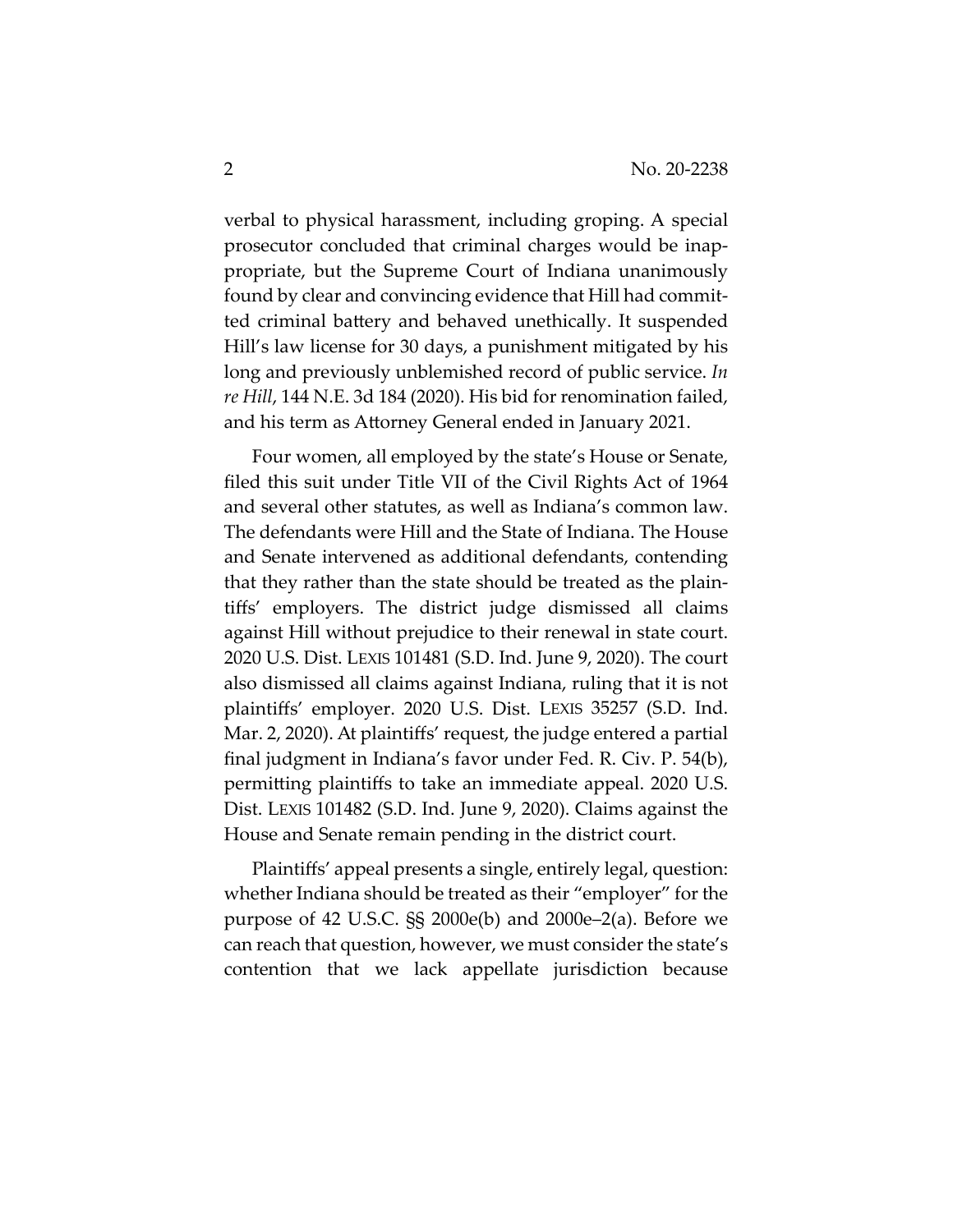plaintiffs waited too long before asking the district court to enter a Rule 54(b) judgment.

The district court dismissed the claims against Indiana on March 2, 2020, and plaintiffs requested a Rule 54(b) judgment 39 days later, on April 10. That creates problems under *Schaefer v. First National Bank of Lincolnwood*, 465 F.2d 234 (7th Cir. 1972), and *King v. Newbold*, 845 F.3d 866 (7th Cir. 2017), both of which hold that litigants have only 30 days to make such requests. Plaintiffs reply that 39 days is not *much* longer than 30—and that the declaration of a pandemic in mid-March 2020 complicated the practice of law. Still, if a 30-day limit is jurisdictional, there's no way around it. Both *Schaefer* and *King* dismissed the appeals for want of appellate jurisdiction; evidently they saw a jurisdictional problem.

A few months after *King*, however, the Supreme Court held that time limits in the federal rules are not jurisdictional but instead are case-processing rules, which must be enforced if properly invoked but may be waived or forfeited. See *Hamer v. Neighborhood Housing Services*, 138 S. Ct. 13 (2017). We held on remand in *Hamer* that rule-based time limitations for appeals are "properly" invoked only if asserted in the litigants' appellate docketing statements. *Hamer v. Neighborhood Services*, 897 F.3d 835 (7th Cir. 2018). Litigants who wait until the briefs have been filed squander any opportunity to end the appellate proceedings swiftly, and they waste the time and money needed to prepare briefs. Indiana did not invoke *Schaefer* and *King* until its brief on the merits, which is too late. By then, plaintiffs had filed their own brief and devoted substantial resources to the appeal. Indiana did not mention *Schaefer* or *King* in the district court at all, though the judge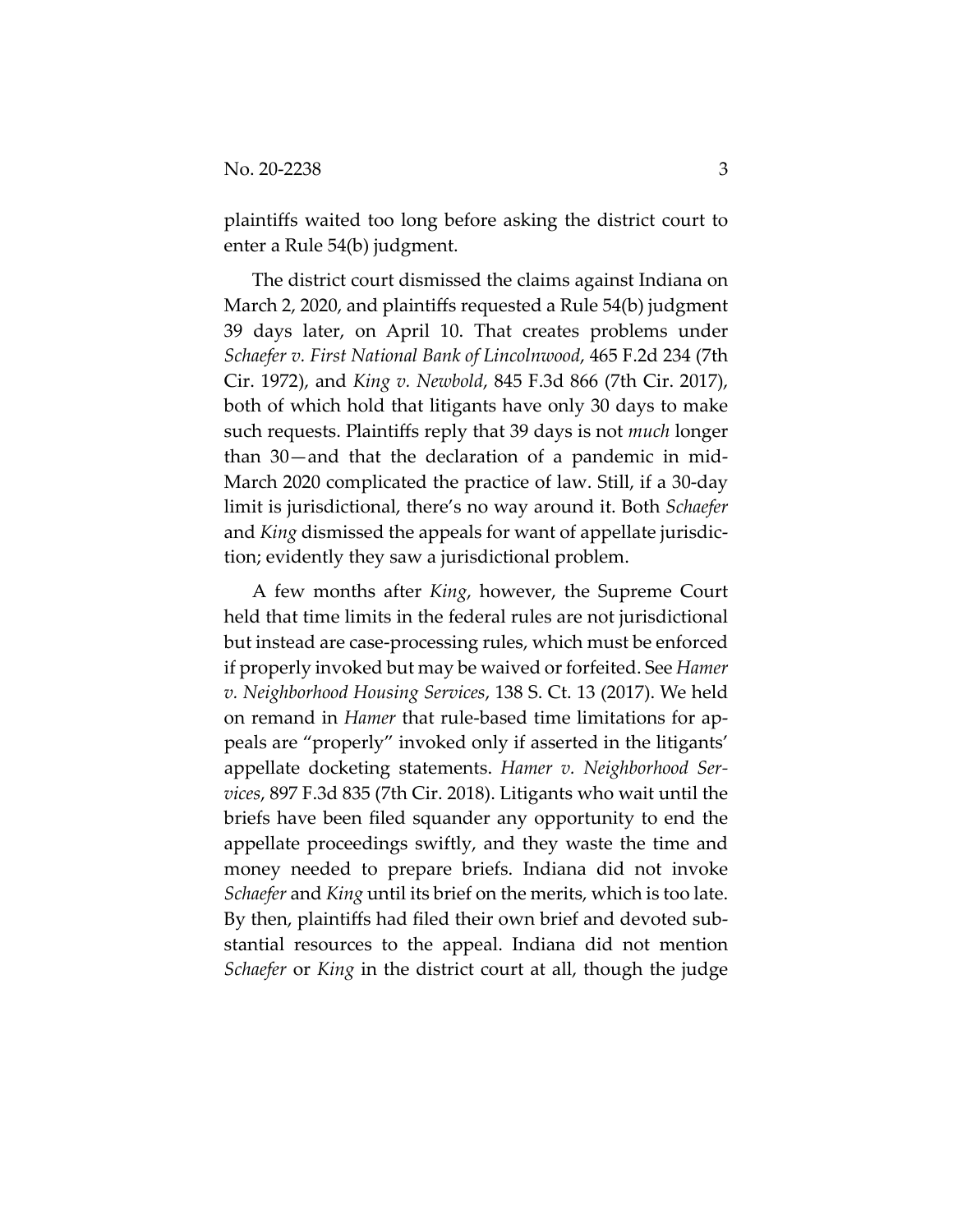might well have denied the request for a Rule 54(b) judgment had these decisions been brought to her attention.

More than that: *Schaefer* and *King* are questionable if cast as rules setting an outer bound on the time to make motions in a district court. The Federal Rules of Civil Procedure and the Federal Rules of Appellate Procedure are chock full of time limits. Yet Civil Rule 54(b) does not contain one, nor does Civil Rule 6(b)(2). Appellate Rule 4 teems with time limits for filing notices and other papers, but it does not mention appeals under Civil Rule 54(b). Appellate Rule 5(a)(2) says that a petition for permission to appeal must be filed within the time set by the statute or rule allowing such appeals—or, if the statute or rule does not set a limit, within the time allowed by Appellate Rule 4(a) for a notice of appeal. That limit does not apply, because Rule 5 deals with requests for permission by a court of appeals. A motion in a district court seeking a Rule 54(b) judgment is not one requesting "permission" to appeal; it is one requesting the entry of a (partial) final judgment, which if entered is appealable as of right on the normal schedule. Plaintiffs met that deadline, once the district court entered its judgment.

*Schaefer* and *King* derived a 30-day maximum from the language of Rule 54(b) requiring the district court to certify that "there is no just reason for delay" in appealing. When the party seeking to appeal takes too much time to request a Rule 54(b) judgment, that creates delay and undermines the function of a partial final judgment. *Sears, Roebuck & Co. v. Mackey*, 351 U.S. 427 (1956), holds that a Rule 54(b) judgment may be set aside if the district court abused its discretion by entering it. What *Schaefer* and *King* add is that delay by the would-be appellant can translate to abuse of discretion by the district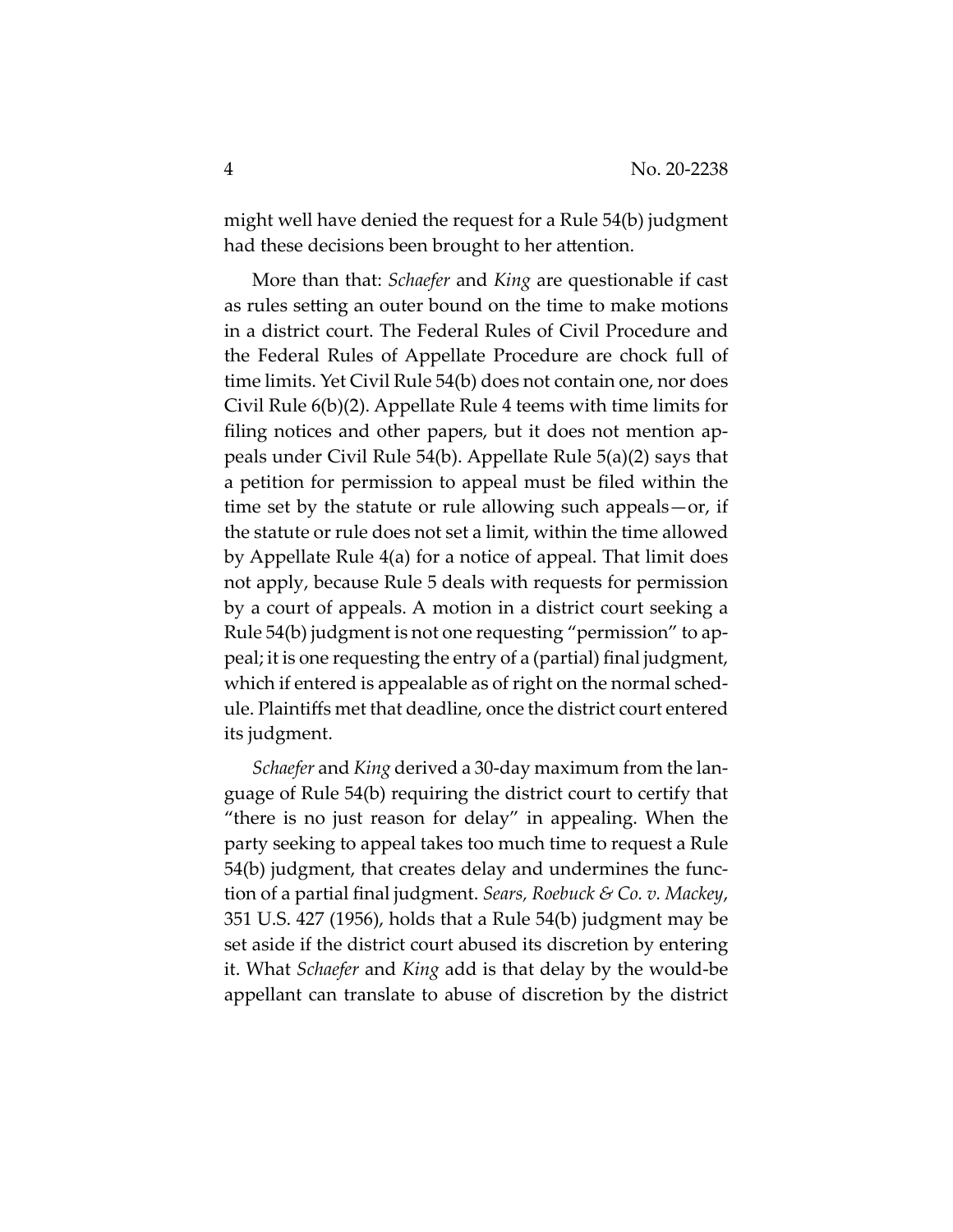court, if the upshot is to negate the required finding of "no just reason for delay".

Doubtless delay by a litigant can undermine the proper function of a Rule 54(b) judgment. The problem is seeing a bright-line rule, such as "request the judgment within 30 days," in an abuse-of-discretion standard. Bright-line rules and abuse-of-discretion standards are almost opposites in legal practice. See, e.g., *Pioneer Investment Services Co. v. Brunswick Associates L.P.*, 507 U.S. 380 (1993). Consider two situations. In the first, a decision is announced on date t, a litigant asks for a Rule  $54(b)$  judgment on date  $t + 10$ , and the district judge enters that judgment on date t + 100. In the second, a decision is announced on date t, a litigant asks for a Rule 54(b) judgment on date  $t + 31$ , and the district judge enters that judgment on date  $t + 32$ . What sense could it make to say that the second is forbidden while the first is not, even though the first entails substantially longer delay? If there is to be an outer limit marking an abuse of discretion, that should reflect the total time between decision and Rule 54(b) judgment, not how much of that time can be laid at one party's doorstep.

Given Indiana's tardiness in drawing our attention to plaintiffs' delay, we need not decide today whether the 30 day line from *Schaefer* and *King* should be abrogated. With that, we can pass to the merits.

The district court dismissed plaintiffs' Title VII claim against Indiana because it is not their employer. It is *an* employer, surely, because it has employees covered by the law. But it is not *plaintiffs*' employer. They were hired, and are supervised, by the House or Senate, which holds the sole power to discipline, fire, or reward them. "In suits against state entities, that term ["employer"] is understood to mean the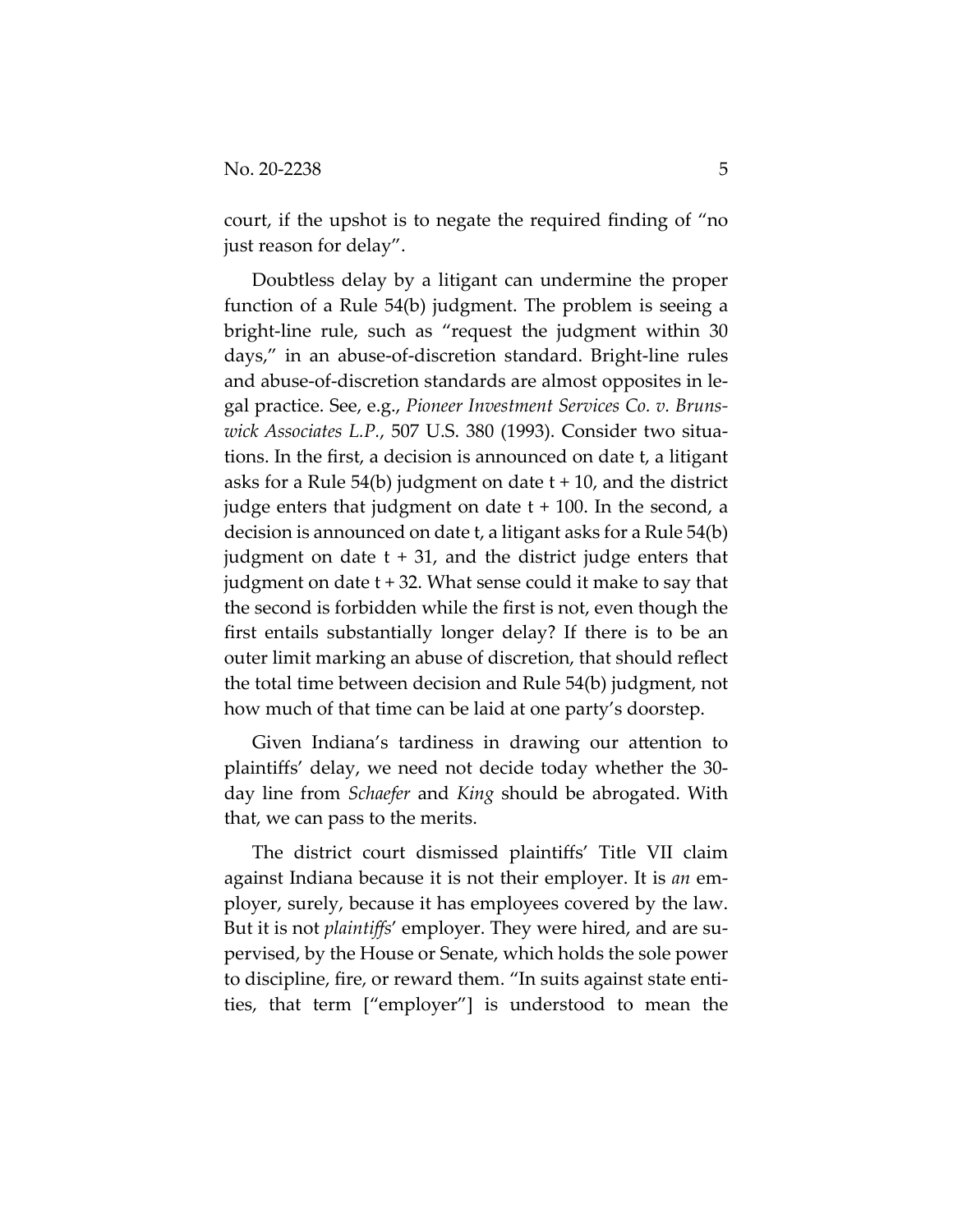particular agency or part of the state apparatus that has actual hiring and firing responsibility." *Hearne v. Chicago Board of Education*, 185 F.3d 770, 777 (7th Cir. 1999); see also *Holman v. Indiana*, 211 F.3d 399, 401 n.1 (7th Cir. 2000). Cf. *Tibbs v. Admin. Office of the Illinois Courts*, 860 F.3d 502, 507–08 (7th Cir. 2017) (declining to revisit this issue).

In a suit arising from federal employment, this agencyspecific definition of the appropriate defendant is baked into the statute. 42 U.S.C. §2000e–16(c). In suits arising from state or local governmental employment, the agency-specific approach has been derived judicially—not only to promote parallel treatment but also to ensure that the defendant is one that can supply a remedy, such as reinstatement or back pay. The State of Indiana as a whole could not oblige the House or Senate to reinstate or raise the salary of any legislative aide. That power belongs to the legislature. The State of Indiana as an entity, by contrast, is managed by the Governor and represented in court by the Attorney General, neither of whom has any control over legislative decisions.

It is possible to find a few opinions in which courts of appeals have assumed that a state, rather than a state agency, is the appropriate defendant in Title VII litigation. See *Helm v. Kansas*, 656 F.3d 1277 (10th Cir. 2011); cf. *Association of Mexican-American Educators v. California*, 231 F.3d 572 (9th Cir. 2000) (en banc) (finding a state to be a proper defendant on an interference theory). But all of the decisions that have tackled the matter directly have agreed with *Hearne* and *Holman* that the entity with hiring and firing authority is the right defendant. See *Lopez v. Massachusetts,* 588 F.3d 69 (1st Cir. 2009) (expressly disagreeing with the Ninth Circuit); *Gulino v. New York State Education Department*, 460 F.3d 361 (2d Cir. 2006);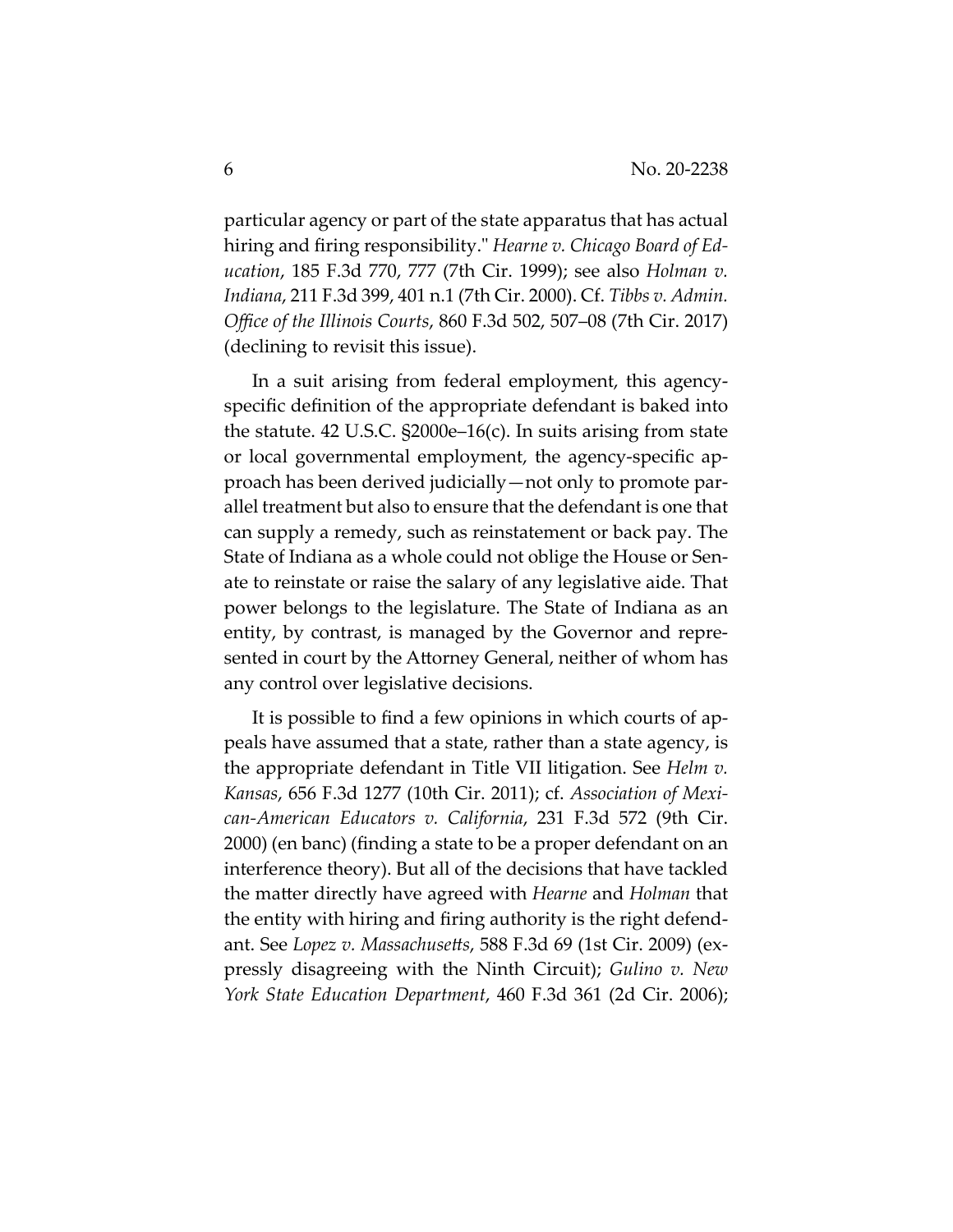*Sutherland v. Michigan Department of Treasury*, 344 F.3d 603 (6th Cir. 2003).

Plaintiffs protest that the House and Senate are not the Attorney General's employer and can't control him—but the statute requires people to sue their own employers, not someone else's. Many decisions say that an employer can be liable for failing to protect employees from discrimination by third parties, such as customers, even when the employer cannot directly control those third parties. See, e.g., *Dunn v. Washington County Hospital*, 429 F.3d 689 (7th Cir. 2005); *Wells v. Winnebago County*, 820 F.3d 864 (7th Cir. 2016). As it happens, the House and Senate had some potential control. The senior legislative officer at the party could have ejected Hill, an interloper. And the legislature holds the impeachment power, which could oust an Attorney General from office.

The Governor of Indiana does not possess any kind of control over an Attorney General; in Indiana, as in many other states, the Attorney General is directly elected and is not answerable to the Governor. Cf. *Cameron v. EMW Women's Surgical Center, P.S.C*., 142 S. Ct. 1002 (2022). The Supreme Court of Indiana has, and used, some indirect control by suspending Hill's law license, but no one thinks that this makes the Supreme Court either plaintiffs' employer or Hill's employer, or otherwise would justify naming the state's judicial branch as a defendant. No, the right defendants under Title VII are the plaintiffs' employers, here the House and Senate, which may be found liable for failing to use the mechanisms at their disposal for the protection of their employees.

Plaintiffs seem sure that the House and Senate will not do anything to protect or compensate them. Maybe, maybe not. And perhaps only Hill is responsible for his conduct, which